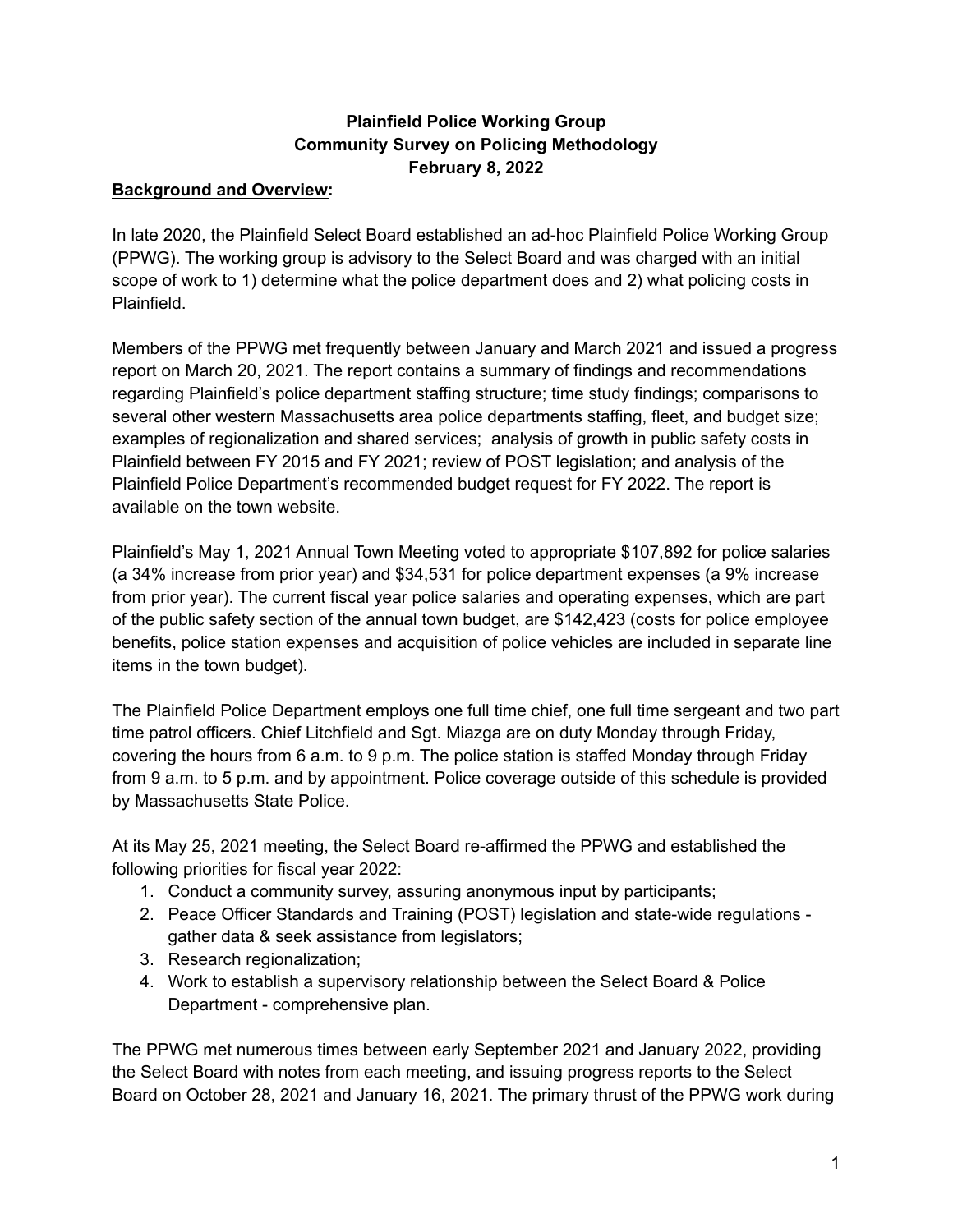this period was to research, draft and design a community survey to be implemented in early 2022, so as to provide additional opportunity for the community to provide input - beyond the typical town budget creation and review cycle - on matters pertaining to policing in Plainfield.

The objectives of the community survey are as follows:

- To offer all adults in Plainfield the opportunity to provide their input to the Select Board on matters relating to policing in Plainfield;
- To provide the Police Department with information that can help form specific goals and objectives for addressing the policing needs of the community;
- To provide the Select Board with information to help hold the Police Chief accountable to the needs and concerns of the community.

# **Survey Sponsor, Survey Creation/Tabulation and Survey Funding:**

The Plainfield Community Survey on Policing is issued by the Plainfield Select Board, the appointing authority for the Plainfield Police Chief.

The Plainfield Police Working Group conducted extensive research on survey design, content, data collection and data tabulation methods. The group researched:

- 1. How community surveys can serve to increase public awareness of police department activities, provide a mechanism for community evaluation of the department's performance, and provide information that can be used to establish future priorities.
- 2. Police department surveys previously conducted in Massachusetts and across the U.S.
- 3. U.S. Department of Justice Community Oriented Policing Service (COPS) sample community surveys.
- 4. International Association of Chiefs of Police sample community surveys.

The PPWG designed the survey for ease of dissemination (via online webform), to ensure anonymity for responders while also controlling to one response per adult resident (via randomly assigned control numbers), and to keep costs of survey data collection and tabulation as low as possible.

The costs of the survey are estimated to be less than \$500 and will be paid for by contributions to the Town of Plainfield by members of the PPWG, so as not to impact the town office or police department budgets.

Note: The Plainfield Police Chief has stated that neither he nor members of his department can be involved in the design, development or implementation of a survey about the department's performance, so as to avoid actual or perceived intimidation or undue influence over the survey process, respondents, or results. While PPWG found no regulation supporting this position, and has found several Massachusetts police department-issued surveys, we respect the Chief's wishes. PPWG has kept the Chief informed of the survey development process and has shared the final draft survey and methodology with the Chief for his awareness. The Chief and any department member who is an adult resident of Plainfield is eligible to complete the survey.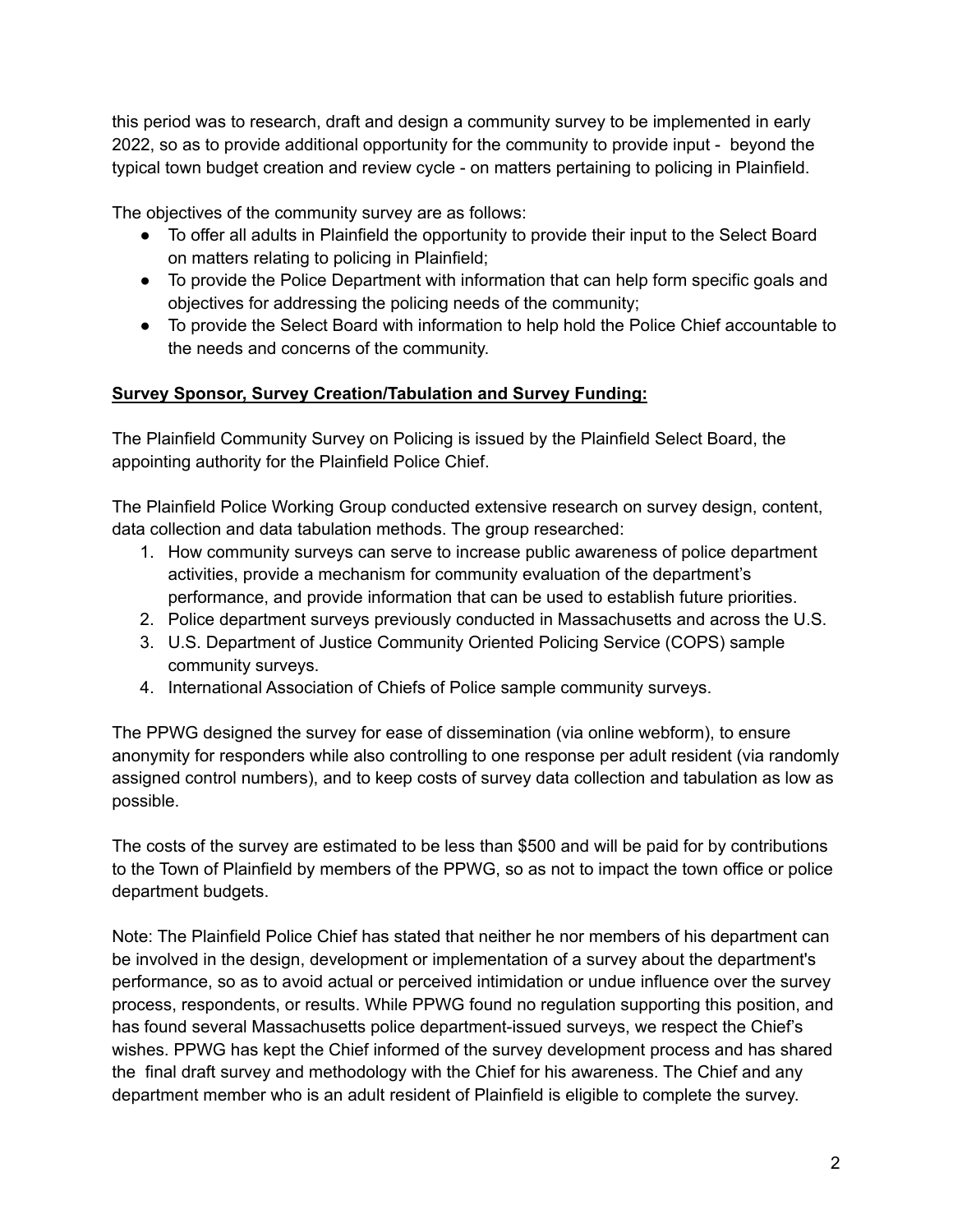### **Survey Design and Data Collection:**

PPWG members will contribute their volunteer time to drafting, vetting, editing, and finalizing the survey instrument; preparing and mailing the notice about the survey to all Plainfield households; manually entering survey responses that are returned via paper form into the online survey data collection form; tabulating survey results; and summarizing survey findings in a report for the Select Board.

The survey is available as an online web form at the Town's website and via paper form available for pick up at the Town Offices or Town Library. The survey form can also be downloaded from the town website. **Responses via the online web form are strongly encouraged to assist with ease of data tabulation while ensuring anonymity.**

The survey asks respondents for their perceptions and opinions of:

- 1. Safety, crime and quality of life in Plainfield;
- 2. Overall performance of the Plainfield Police Department;
- 3. Contact and satisfaction with the Plainfield Police Department;
- 4. Effectiveness of the Plainfield Police Department's community information and engagement efforts;
- 5. Any other feedback related to policing in Plainfield (optional);
- 6. Demographic information (optional).

You can see the specific survey questions and downloadable paper format: <https://plainfield-ma.us/policesurvey>. Respondent perceptions and opinions are collected through topical lists with multiple choice response checkbox or multiple choice grids and through text boxes provided for short or long narrative responses.

Survey responses are anonymous. Given the desire to limit responses to one per eligible person, the PPWG will develop a list of 4-digit numbers to serve as control numbers. The total number of 4-digit numbers is capped at the total number of eligible survey respondents (all adults in Plainfield). Control numbers will be randomly placed onto the survey notice which is placed into an unaddressed envelope. The PPWG working group member who completes the assembly of the mailing will not coordinate with the PPWG working group member who completes the addressing of the envelopes, affixing of stamps and bringing the mailing to the post office.

All survey respondents must provide the 4-digit number on their survey in order to validate their response. At time of survey tabulation, PPWG members will cross check the provided 4-digit numbers with a master list of all numbers issued. Any survey respondents that contain numbers not on the master list will be invalidated.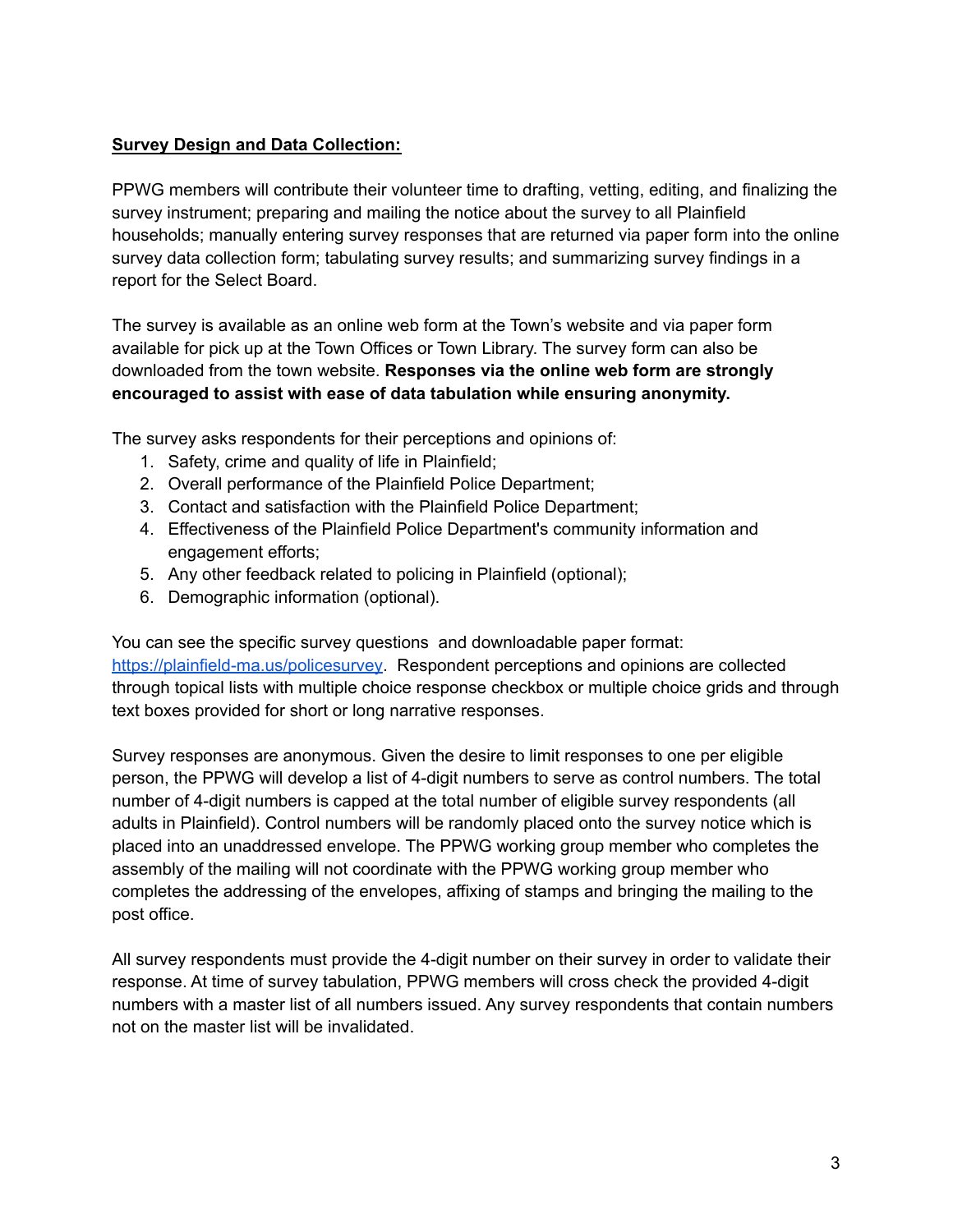A back up list of randomly generated 4-digit numbers will be on hand, in case a recipient of a survey notice misplaces the piece of paper with the original 4-digit number. PPWG will provide, upon request, a replacement number. Hopefully the need for this extra step will be minimal.

Notice of the survey, on town letterhead will indicate the response deadline and will be mailed via USPS in a business size envelope with town insignia to all eligible residents. Each notice will include the randomly assigned control number. The envelope will be prominently marked as containing time-sensitive and important information.

# **Target Survey Audience:**

Adult (18 years or older) residents of the Town of Plainfield. Year-round and seasonal residents are encouraged to complete the survey.

PPWG will use the street list from the Plainfield Town Clerk to determine the universe of eligible respondents.

### **Proposed Survey Timeline:**

- January 25: Select Board review and approval of final draft.
- By February 8: PPWG incorporates any changes from Selectboard, secures street list from Town Clerk
- By Feb 14: PPWG prints survey announcement letters, generates master list of random control numbers and assembles the mailing.
- February 14: Survey announcement distributed to Plainfield residences via USPS.
- February 15: Paper copies of survey announcement and survey data collection forms distributed to Shaw Memorial Library and Town offices.
- February 14-18: PPWG conducts outreach to encourage responses via email, town website news item, article in February 18 Plainfield Post and word of mouth.
- February 28: Deadline for responses.
- March 1-15: PPWG inputs data from any paper forms received, tabulates survey responses, prepares draft summary report.
- March 15: Draft report prepared by PPWG sent to the Select Board.
- March 22: Select Board meeting to review and discuss survey report and distribution of survey results.
- By March 31: Survey results are available to all townspeople via website download. Print copies of the survey report can be picked up at the Library or Town Offices.